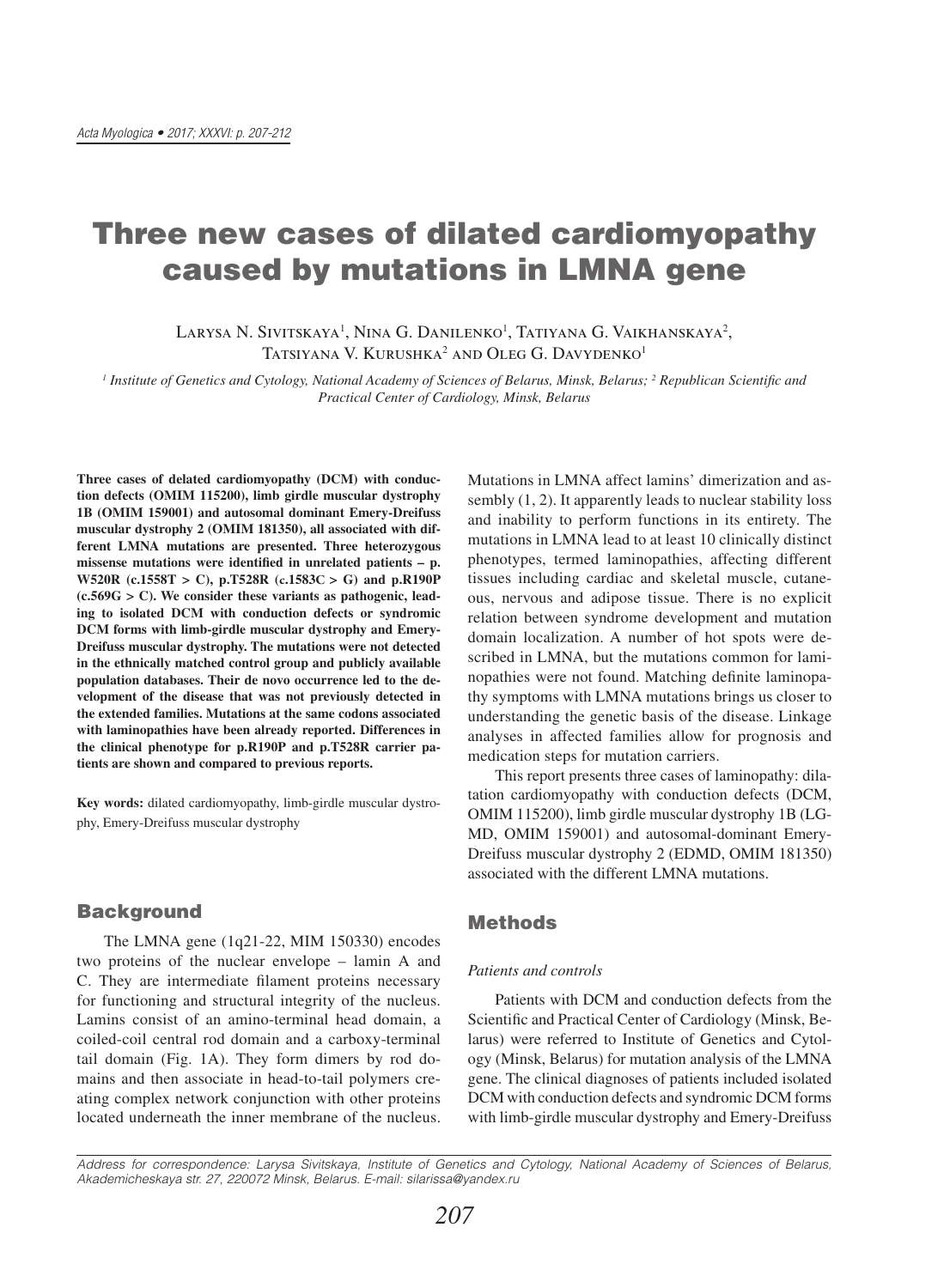muscular dystrophy. Clinical syndromes were diagnosed according to the currently established criteria (3-5).

The control group consisted of 315 ethnically matched individuals without cardiovascular diseases, physical and neurological abnormalities, a family history of DCM or sudden cardiac death. They were selected from a previously studied population cohort (6).

Informed consent was obtained from all participants. Clinical surveillance and genetic investigation were performed in accordance with the recommendations of the local ethics committee of the Belarusian State Medical University and the Scientific Board of the Institute of Genetics and Cytology of the National Academy of Sciences, Belarus.

### *Genetic analysis*

Genomic DNA was obtained from blood with phenol/ chloroform extraction. Each LMNA exon and exon-intron boundaries were sequenced using the BigDye© Terminator v3.1 Cycle Sequencing Kit on a 3500 Genetic Analyzer (Applied Biosystems, Thermo Fisher Scientific, Waltham, MA). The primer sequences are available upon request.

All mutations were verified by restriction fragment length polymorphism (RFLP) in affected individuals and family members and the control group. Exons were PCR amplified and digested with endonucleases (p.R190P removes the FauI site in exon 3, p.W520R introduces the MspI site and p.T528R removes the RsaI site in exon 9).

#### *Bioinformatics tools*

Sequence variants were described according to the NCBI Reference Sequences NM\_170708.3 and checked for population frequencies in Exome Sequencing Project, 1000 Genomes and Genome Aggregation Database. Multiple alignment of various orthologous sequences was built with Clustal Omega (http://www.ebi.ac.uk/Tools/msa/clustalo/). To predict the effects of amino acid substitutions on motif assembly, the wild-type (GenBank: AHL67294.1) and mutated sequences of lamin A/C were analysed in the Protein secondary structure prediction server JPred4 (7).



**Figure 1.** LMNA mutations detected in patients. (A) Representation of mutations localization in gene and protein domains; (B) Mutation detection by DNA sequencing. Heterozygosity is revealed as two overlapping peaks; (C) Illustration of the evolutionary conservation of residues associated with identified mutations located in the coding region of LMNA by multiple alignment of various orthologous sequences.

Symbol (\*) indicates identical residues in all aligned sequences, (:) - conserved substitutions, (.) - semi-conserved substitution.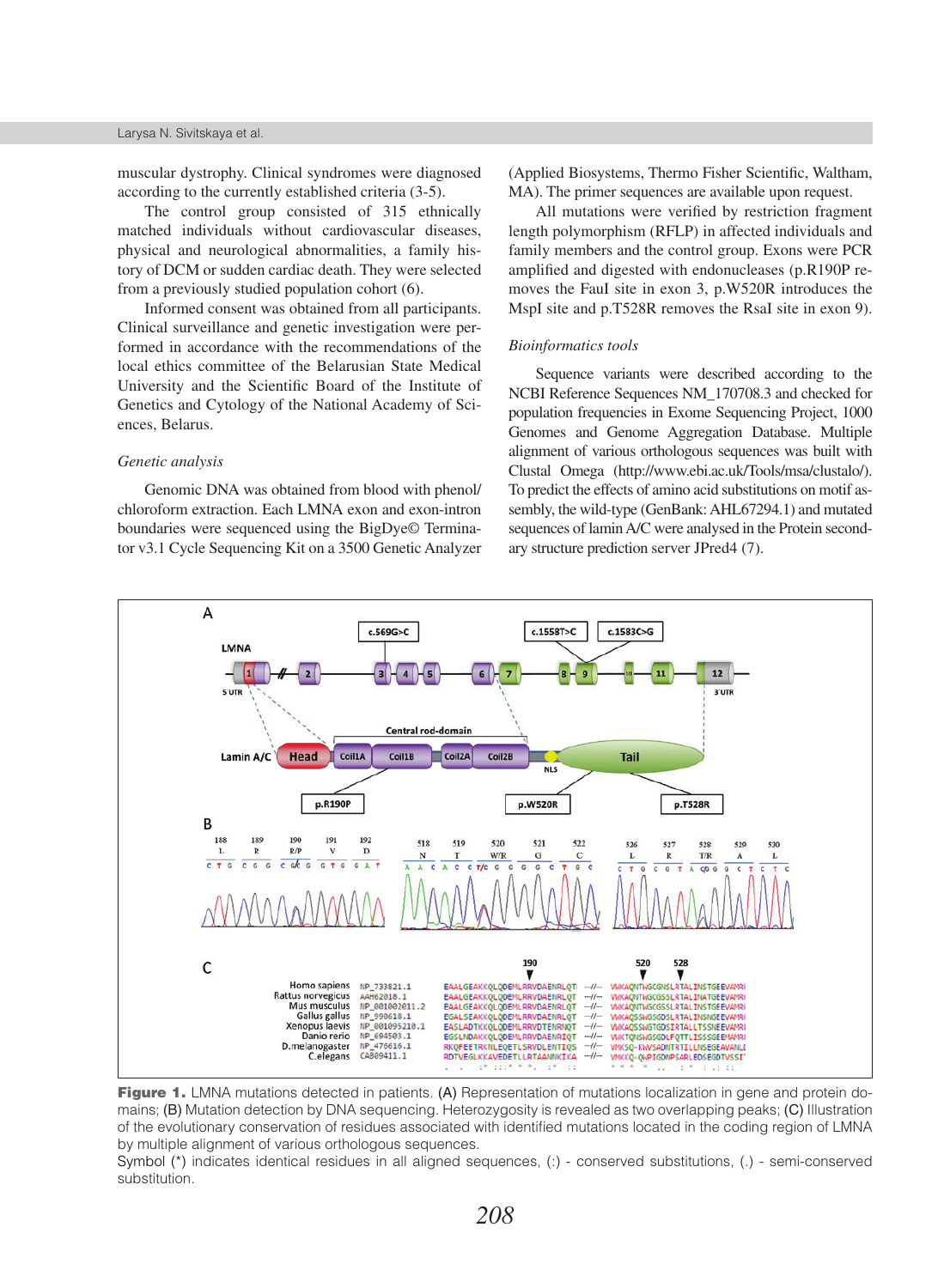| <b>Individual</b> | Cardiac<br>phenotype,<br>(age | <b>Systolic</b><br>function,<br>LVEF* | <b>ECG</b><br>characteristics<br>in series      | Neurological<br>phenotype<br>(age | <b>Dominant</b><br>muscle defeat                                                  | <b>sCPK</b><br>level,<br>$u/l$ (age) | <b>PM/ICD</b><br>implantation<br>(age) | HTx<br>(age) |
|-------------------|-------------------------------|---------------------------------------|-------------------------------------------------|-----------------------------------|-----------------------------------------------------------------------------------|--------------------------------------|----------------------------------------|--------------|
|                   | at onset)                     |                                       |                                                 | at onset)                         |                                                                                   |                                      |                                        |              |
| Patient 1         | DCM (23)                      | 27%                                   | SB, AVB, SSS,<br>AF, RBBB,<br>VES, CHB,<br>nsVT | Subclinical<br>(21)               | Quadriceps<br>minimal<br>hypotrophy                                               | 293<br>(23)                          | ICD(23)                                | 24           |
| Patient 2         | DCM (27)                      | 25%                                   | AVB. AF.<br>LBBB, CHB,<br>nsVT                  | LGMD1B<br>(27)                    | The limb-girdle<br>pattern of<br>weakness                                         | 784 (30)                             | PM (27)<br>ICD(30)                     | 32           |
| Patient 3         | DCM (40)                      | 44%                                   | AF, AVB, CHB,<br>sVT                            | AD-EDMD<br>(5)                    | Proximal muscles.<br>scapula-<br>humeroperoneal<br>pattern, early<br>contractures | 471<br>(40)                          | PM (40)<br>ICD(46)                     |              |

Table I. Clinical characteristic of patients.

LVEF refers to the first clinical admission. AD-EDMD: autosomal dominant Emery-Dreifuss muscular dystrophy; AF: atrial fibrillation; AVB: atrioventricular block; CHB: complete heart block; DCM: dilated cardiomyopathy; ECG: electrocardiogram; HTx: heart transplantation; ICD: implantable cardioverter defibrillator; LBBB: left bundle branch block; LGMD1: limb-girdle muscular dystrophy type 1B; LVEF: left ventricular ejection fraction; nsVT: nonsustained ventricular tachycardia; PM: pacemaker; RBBB: right bundle branch block; SB: sinus bradycardia; sCPK: serum creatine phosphokinase, normal level 24-190 U/L; SSS: sick sinus syndrome; sVT: sustained ventricular tachycardia; VES: ventricular extrasystoles.

# **Results**

LMNA exon sequencing led to the identification of different heterozygous mutations in three unrelated patients: p.R190P (c.569G > C, rs267607571), p.W520R  $(c.1558T > C, rs267607557)$  and p.T528R  $(c.1583C > G,$ rs57629361) (Fig. 1A,B). Detailed clinical characteristics of the patients are presented in Table I. The evolutionary conservation of residues was confirmed by multiple alignment of the region surrounding these variants against various orthologous sequences (Fig. 1C).

**Patient 1.** The proband is a 24-year-old woman. The initial symptoms of DCM appeared when she was 23 (Tab. I). There was no family history of DCM or sudden cardiac death. Clinical presentation manifested in atrial fibrillation and atrial ventricular block (AVB). Complete heart block developed suddenly and quickly within three months after her first symptoms (dyspnea and weakness). No visible pathological changes of the coronary arteries were found by coronary angiography. Cardiac magnetic resonance imaging showed dilatation of the heart chambers and systolic biventricular dysfunction. The cardioverter-defibrillator implantation and pharmacological therapy did not stop heart failure from progressing, so orthotopic heart transplantation was performed. Neurological examination showed hyperlordosis, mild quadriceps hypotrophy, hypertrophy of calf muscles without reduced limb strength. Reflexes and nerve conduction were normal. Serum creatine phosphokinase level elevated up to 293 U/L (normal range 24-190 U/L) (Tab. I).

The missense p.R190P at exon 3 of the LMNA gene was identified in patient 1. First-degree relatives did not have cardiovascular disease or skeletal muscle involvement. Family genotyping showed that p.R190P occurred de novo (Fig. 2). To estimate the pathogenicity of the missense variant, population screening was performed. No mutation in LMNA gene was detected in the control group consisting of 315 adult subjects.

Mutation p.R190P is located in the  $\alpha$ -helical rod domain that forms a dimeric coiled coil (CC) necessary for creating lamin network. The JPred4 server was chosen for evaluating CC formation. A low probability of regular



Figure 2. Pedigrees of patient's families. Squares indicate males, circles – females, open symbols – unaffected members, solid symbol – clinically affected subjects, slanted bars – deceased individuals, the black filled dot within symbol – mutation carrier. The arrow denotes the proband. Symbols (+) and (-) indicate LMNA mutation carriers and non-carriers, respectively. The absence of such symbols denotes that no DNA was available for analysis.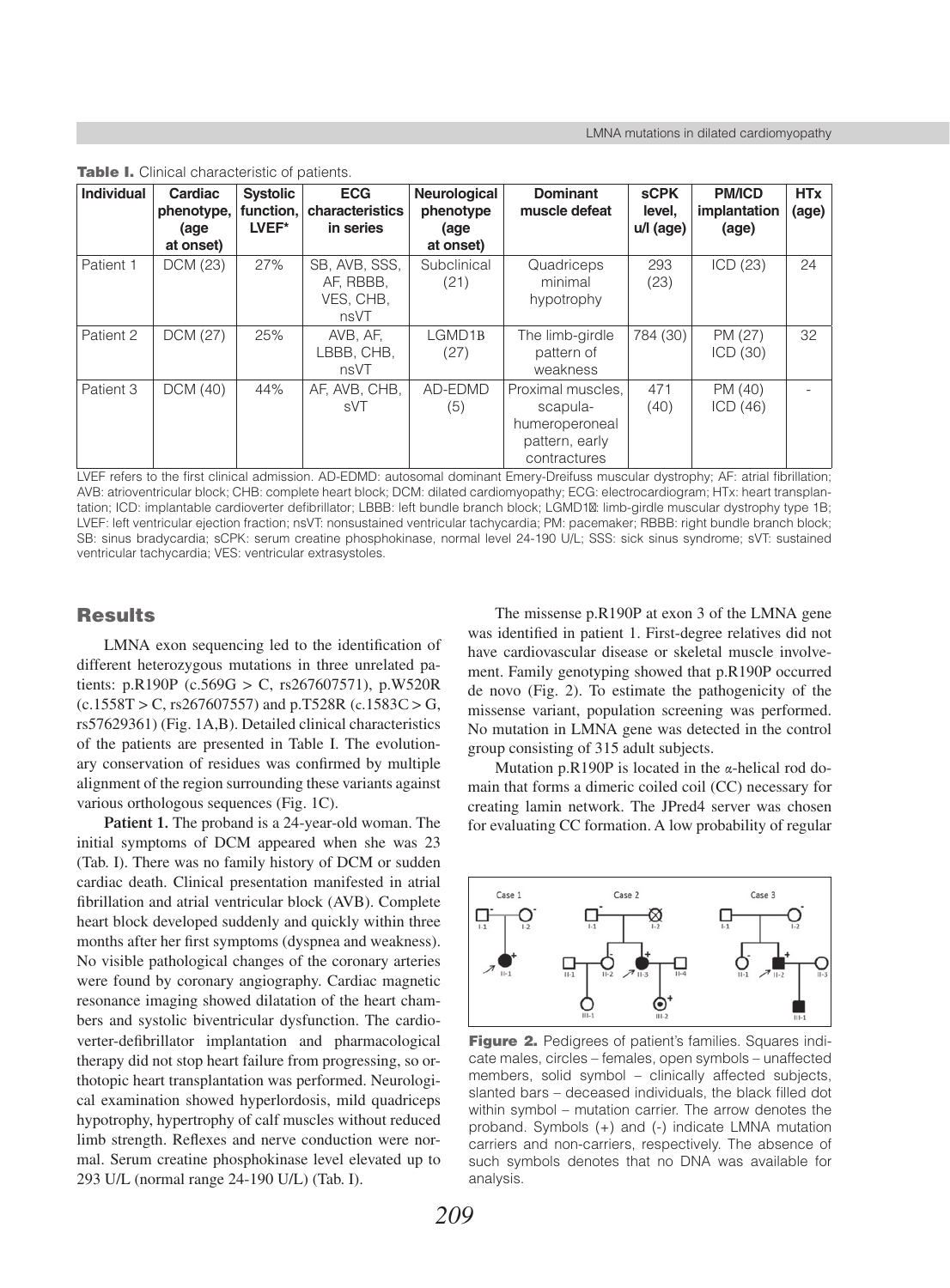

**Figure 3.** Coiled coil disruption by mutation p.R190P predicted by Jpred4.

Numerous 'H' denote extended alpha-helical secondary structure, 'C'- coiled coil formation with different probability for capital and small letter. Arrow indicates the position 190 and interruption of coiled coil structure due to p.R190P.

Number shows amino acid position in protein;

OrigSeq – protein sequence (GenBank: AHL67294.1); Jnet – final secondary structure prediction for query: extended (E), helical (H) and other (-) types of secondary structure;

jhmm – Jnet HMM (hidden Markov models) profile prediction;

jpssm – Jnet PSIBLAST PSSM (Position-Specific Scoring Matrix) profile prediction.

Lupas – coiled-coil prediction for the sequence (binary predictions for each location):  $C =$  greater than 90% probability,  $c = 50-90\%$  probability,  $(-) =$  less than 50% probability.

Jnet\_25 – Jnet prediction of burial, less than 25% solvent accessibility;

Jnet\_5 – Jnet prediction of burial, less than 5% exposure; Jnet  $0$  – Jnet prediction of burial, 0% exposure, B = buried,  $(-)$  = exposed. JnetRel – Jnet reliability of prediction accuracy, ranges from 0 to 9 (bigger is better).

coiled-coil assembly for P190 was shown: less than 50%. This is particularly low in comparison to R190, which has a probability of more than 90% (Fig. 3).

**Patient 2.** The proband is a 34-year-old woman. The first symptoms of AVB appeared when she was 27. At this period, no signs of heart dilatation were observed. During the next 3 years, heart failure symptoms progressed rapidly. Negative myocardial remodeling and progressive heart failure were observed despite the biventricular re-

synchronization therapy with optimal medical management and prescribed heart transplantation. The proband suffered from slight limb muscle weakness since childhood. Progressive skeletal muscle pain and weak, lowerlimb muscle hypotrophy developed simultaneously with heart failure symptoms. LGMD was diagnosed when limb-girdle wasting with symmetric weakness predominantly affecting the proximal legs and arms distinctly manifested.

Patient 2 is a carrier of the p.W520R mutation. Family genotyping did not detect p.W520R in the patient's father or sister. The mother's death was not associated with cardiac diseases. There was no family history of DCM, skeletal muscle involvement or sudden cardiac death. The mutation was inherited by a daughter (Fig. 2), still asymptomatic except for a high serum CPK level.

**Patient 3.** This case is characterised by atypical clinical presentations of EDMD. Very severe muscular dystrophy and mild DCM were observed in the proband, a 47-year-old man. Wasting and weakness of the upper- and lower-limb muscles were slowly progressing from the age of 5. During adolescence, EDMD manifested through contractures of the elbows and the Achilles' tendons; muscular dystrophy affected the arms, legs, spine, face, and neck. On the third decade of his life, a progressive proximal muscular atrophy with multiple contractures has developed. No heart disorder presented in the patient before the age of 40. The first cardiac sign was syncope caused by a complete heart block. Echocardiography showed DCM: mild left ventricular dilatation with a decrease of ejection fraction. A permanent pacemaker was implanted.

The mutation p.T528R at exon 9 of the LMNA gene was identified in patient 3. Genetic testing of his firstdegree relatives confirmed a de novo origin of the mutation. The proband has an affected child, a son diagnosed with a severe form of EDMD. Informed consent was not obtained from the son, so LMNA analysis was not performed.

## **Discussion**

The p.R190P carrier is unique. Its detailed clinical manifestation was reported before (8). In this article, we presented data supporting its pathogenicity. We consider the variant p.R190P as pathogenic, leading to delated cardiomyopathy and conduction defects. Its de novo occurrence led to the disease development that was not previously detected in the proband family. The mutation alters an amino acid residue in the highly conserved position where another missense changes have been determined as 'pathogenic' before. The mutation was not detected in the control group consisting of 315 adult subjects and was absent in publicly available population databases.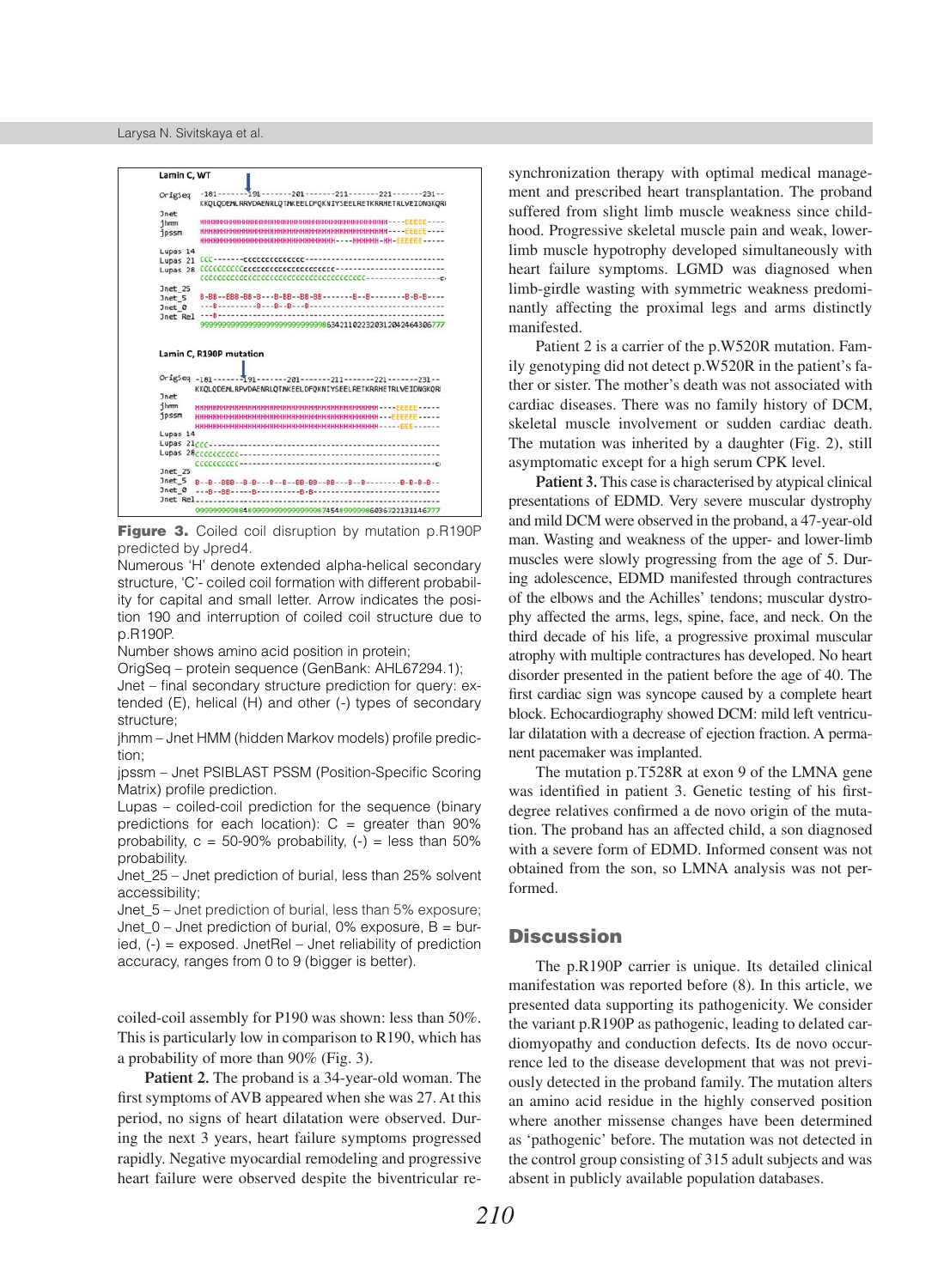Codon 190 is one of the most prevalent LMNA mutation hot spots that provoke DCM in Europe. Other amino acid replacements, p.R190Q and p.R190W, were identified in patients from several European countries, as well as South Korea and China (9-11). All of the missense mutation carriers showed nearly the same cardiac involvement, namely conduction abnormalities and/or arrhythmias, and thus the necessity of heart transplantation. We note that this case is characterised by relatively early DCM manifestation, in comparison with carriers of other amino acid substitutions in codon 190. The p.R190Q carriers were asymptomatic under 40 years of age, according to case reports described (9, 10). The p.R190W mutation manifested in a broad age range (30-58 years) or was hidden during the entire life (12, 13).

Codon 190 is located in the protein  $\alpha$ -helical rod domain that forms a simple dimeric left-handed coiled coil (CC), which is the building block of higher-order lamin structures. The studies of LMNA mutations in the rod domain confirmed their impact on protein dimerization and assembly both *in vitro* and *in vivo* (14). In general, proline is not typical for CC and is known as the 'helix breaker.' We suppose its intercalation in position 190 of lamins could critically destabilize the CC structure and abolish the assembly of the normal nuclear lamina (Fig. 4).

The genetic testing allowed specifying the diagnosis of patient 2 to LGMD type 1B. This pathology form is accompanied by severe cardiomyopathy and potentially life-threatening cardiac arrhythmias presented from the



**Figure 4.** Representation of lamin  $\alpha$ -helix model and simulation of amino acid substitution. The model was built with PyMol software: O atoms in red, N atoms in blue, H atoms in white and hydrogen bonds as green dotted lines. The residue side chains are not shown, except R190 and P190. (A) The  $\alpha$ -helix of 168-199 amino acid residues: QVAKLEAALGEAKKQLQDEMLRRVDAE-NRLQT and side view. (B) The same  $\alpha$ -helix with p.R190P mutation and side view. Proline curves α-helix away from the coiled coil axis: it disrupts the helical H-bond network and its side chain interferes sterically with the backbone of preceding turn.

first to the fourth decade of life. Our patient with LGMD predominantly suffered from cardiomyopathy with slight skeletal muscle involvement. These features became the basis for the search for LMNA mutation. We suppose the substitution of aromatic tryptophan to arginine residue, p.W520R, was crucial in LGMD development in patient 2. Codon 520 can be rightfully considered as the hot spot of LMNA gene. Several case reports associated with ED-MD or LGMD have described other substitutions in this position: p.W520S (15) and p.W520G (16).

The mutation p.T528R caused severe muscular dystrophy without heart disease manifestation for an extended period in our patient 3. The laminopathy was suspected only at age of 40 when the specific cardiac pathology manifested. The genetic investigation verified the diagnosis of autosomal-dominant EDMD type 2. We note that cardiomyopathy in other described cases of EDMD associated with p.Т528R was manifested before the age of 30. The early symptoms of heart failure were shortness of breath, atrial fibrillation and sinus tachycardia at the age of 12-23 years (17-20). Zhang et al. (2015) observed this variant in two patients with EDMD and showed positive segregation in their families, supporting pathogenicity for p.Т528R (20).

Residue W520 and T528 are composed of the lamin C-terminal domain with an immunoglobulin-like fold (Ig-fold). The W520 is a unique hydrophobic residue, which is involved in the structuring and the positioning of the largest loop of Ig-fold. Residue T528 is composed of the β-sandwich core and stabilizes its conformation (21). Substitutions in these crucial positions will change the balance of weak and strong interactions interfere with the stability, folding and biochemical properties of Igdomain.

In summary, this article presents the LMNA mutations identified in unrelated patients suffering from DCM with conduction defects, autosomal-dominant EDMD and LGMD type 1B. We consider the missense variants p.R190P, p.Т528R and p.W520R as pathogenic, leading to dilatation cardiomyopathy. They were not detected in the ethnically matched control group and publicly available population databases. Their de novo occurrence led to the disease development that was not previously detected in the extended family. There are well-characterised mutations at the same codons associated with laminopathies. Previously reported cases with LGMD and EDMD demonstrated positive family segregation, supporting pathogenicity for p.W520R and p.T528R. Patients with LM-NA mutations have a poor prognosis, a higher risk of sudden cardiac death. There is no specific treatment for laminopathies because their mechanism in humans is still unclear. The experience one can get while matching the definite laminopathy symptoms with the mutations re